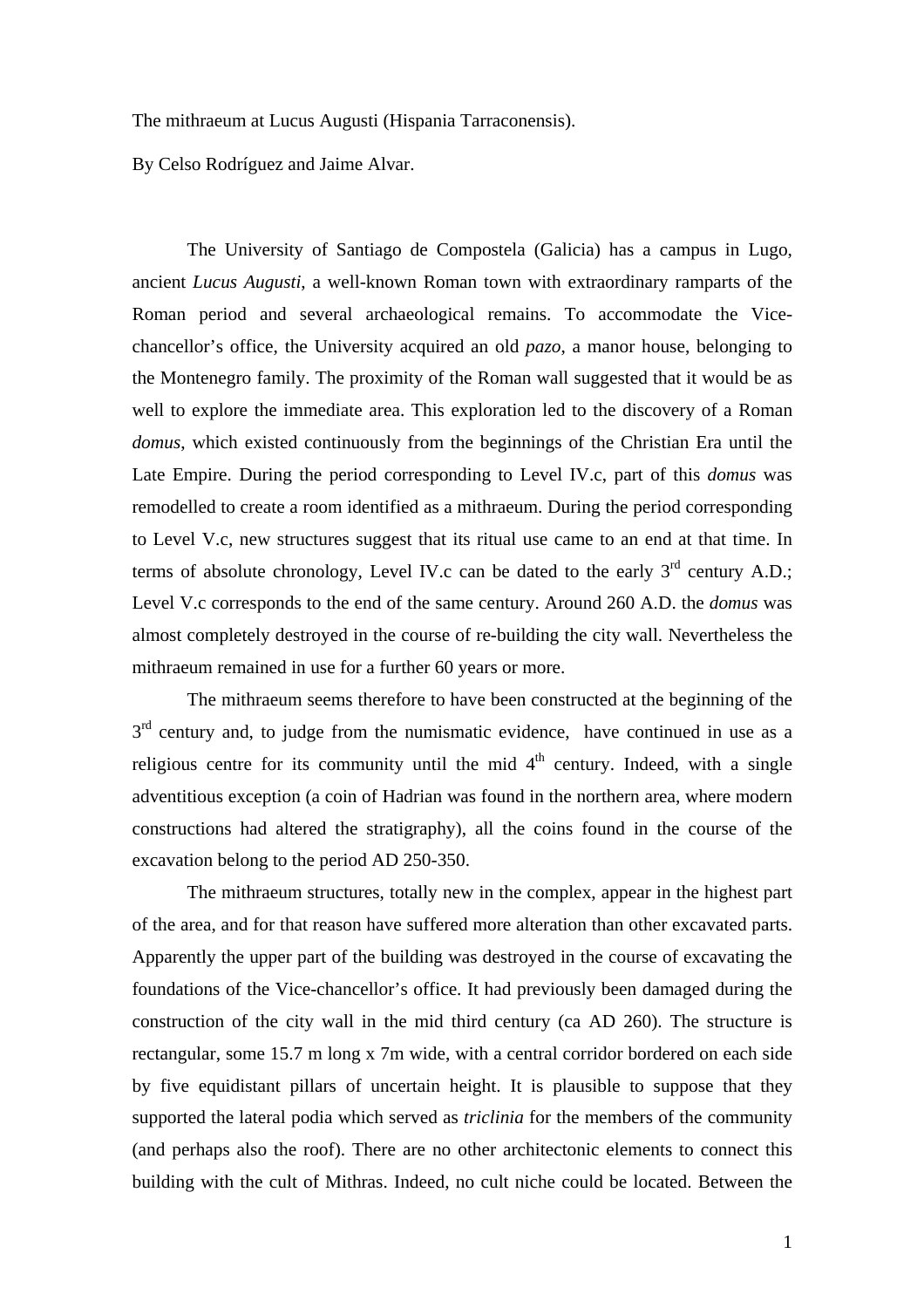fourth and fifth pillars from the South wall (where it can be assumed that the entrance was, facing the now lost cult-niche), two parallel walls narrow the central aisle; in its centre at this point, there was a low base constructed of bricks. Other evidence, to be described later, makes it clear that the main *ara* was located on this platform. Behind it was probably located the cult-niche with a statue or relief of Mithras killing the bull, but there are no archaeological traces of it because of the intrusion of modern building work. The main door was probably located in the façade opposite the niche, as usual, but no remains of it could be located, just some structures identified as a sort of a narthex or ante-room. The superficial area of the cella is around 110 sq. m, but some of the adjoining rooms may have belonged to the same complex for ritual purposes or service needs.

Inside the shrine two inscriptions were found. The first is a rectangular block of granite 60 cm. long, 35 cm. high and 25 cm. deep. The epigraphic area is seriously damaged, as only the first 20 cm. of each line are legible. The reading of the beginning of each line is sure:

## $IO$   $\Gamma$

## **SACE[**

## ·LVS[

## IT[

In the first line there is no trace of an M, so the hypothesis IO[M cannot be adopted. In the second line it is clear that the beginning of the word is *sace-* but, since the length of the word is unknown, we cannot decide between the various alternatives, *sacer-* (*sacerdos/sacerdotalis*) or *sacellum*. The first mark in the third line is an *interpunctio*, followed by three letters. Its position in the epigraphical field does not permit the suggestion *libens votum solvit*; we would prefer to interpret it as the initial letters of the word *lustrum* or *lustratio*. The fourth line contains only the letters IT[-, and there is little point in trying to offer supplements. Amid all the uncertainties, we seem to be justified in claiming that this fragmentary text is related to the ritual of the cult either by the staff (*sacerdos*), by the activities performed there (*lustratio*, *votum*) or by the sacral character of the site (*sacellum*).

The second text is inscribed in a granite *ara* in an excellent state of conservation. It is 93,5 cm high, 36,3 cm wide and 23,5 deep; letters are 4 cm high and the epigraphic field is 63,5 x 31,5. The text can be read as follows:

INVIC(to) MITHRAE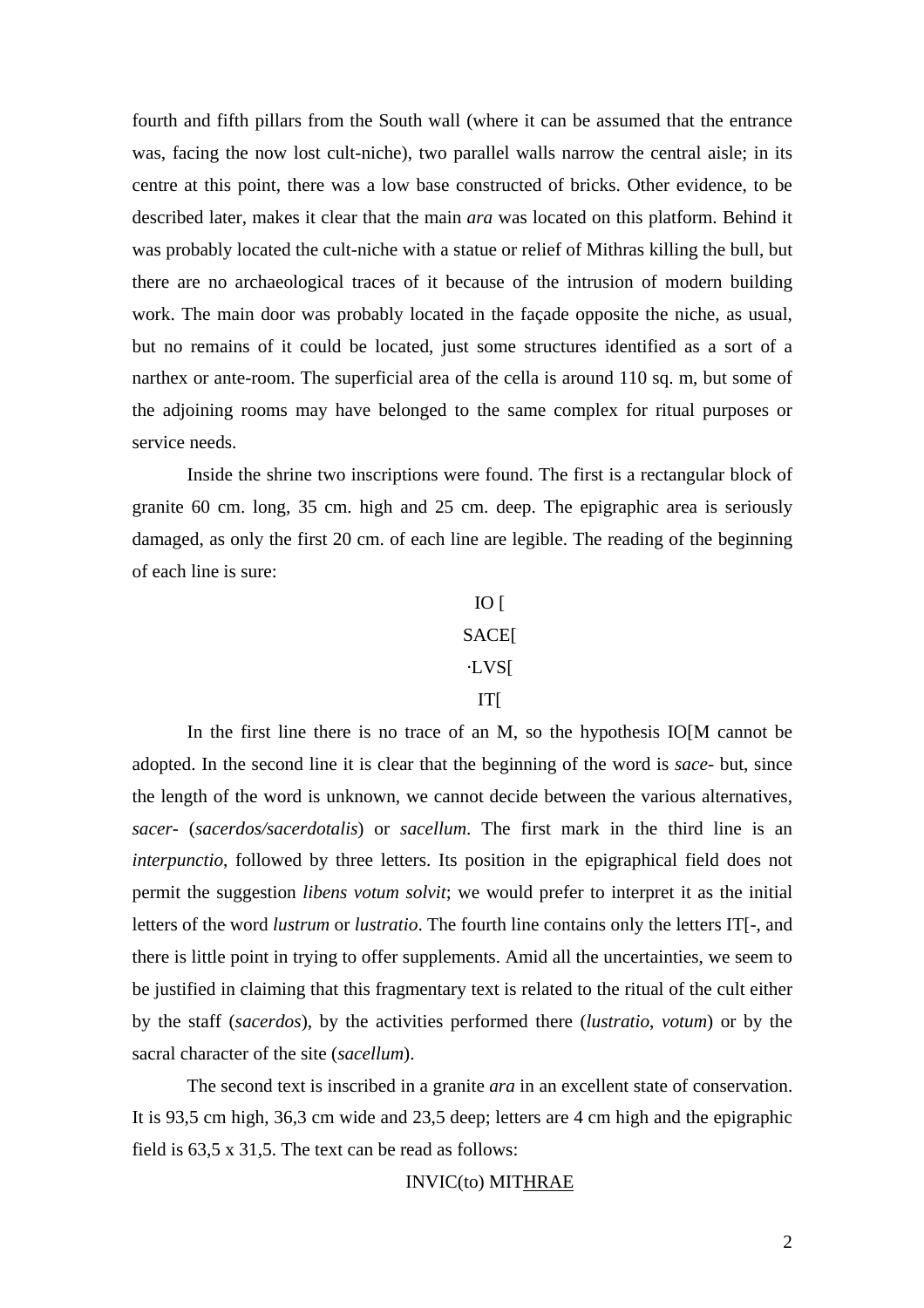C(aius) VICTORIVS VIC-TORINVS (Centurio) L(egionis) VII G(eminae) ANTONINIANAE P(iae) F(elicis) INHONOREM STA-TIONIS LVCENSIS ET VICTORIORVM SECVNDI ET VIC-TOR(is) LIB(ertorum) SVOR-VM ARAM PO-SVIT LIBENTI ANIMO (hedera)

Translation: "To the never-conquered god Mithras, C. Victorius Victorinus, centurion of the  $7<sup>th</sup>$  Legion, Gemina, Antoniniana, Dutiful and Loyal, gladly erected (this) altar in honour of the Military Post of Lucus (Augusti) and of his two freedmen, Victorius Secundus and Victorius Victor."

This document is of great importance because of its implications for several aspects of the cult of Mithras in the Iberian Peninsula. The epithet *Antoniniana* for *Legio VII* gives a solid argument to date the inscription in the reign of Caracalla (rather than Elagabalus). Indeed, we can assume that the altar was made between 212 and 218, which fits the date assigned to the archaeological remains of the mithraeum. So far, only two Mithraic monuments in Hispania could confidently be dated to the third century AD: the triptych from Tróia, Portugal (CIMRM 798) and the inscription of San Juan de Isla, Asturias (CIMRM 803). This situation changes with the discovery of the mithraeum at *Lucus Augusti*. Other cults of oriental origin such as that of Sarapis have produced several monuments of the third century, many of them in a polytheistic and syncretistic context, under the aegis of important imperial officers. We can assume that the cult of Mithras was promoted in the same way. Admittedly, no indubitable evidence survives; but in *Asturica Augusta* several inscriptions dedicated to Sol Invictus, among other deities, have been found. It has usually been supposed that the deities mentioned by these representatives of the Emperor were their own personal choice, based on their own career and the places where they had served. Consequently, such evidence should not be used to interpret the religious history of the town where the inscription was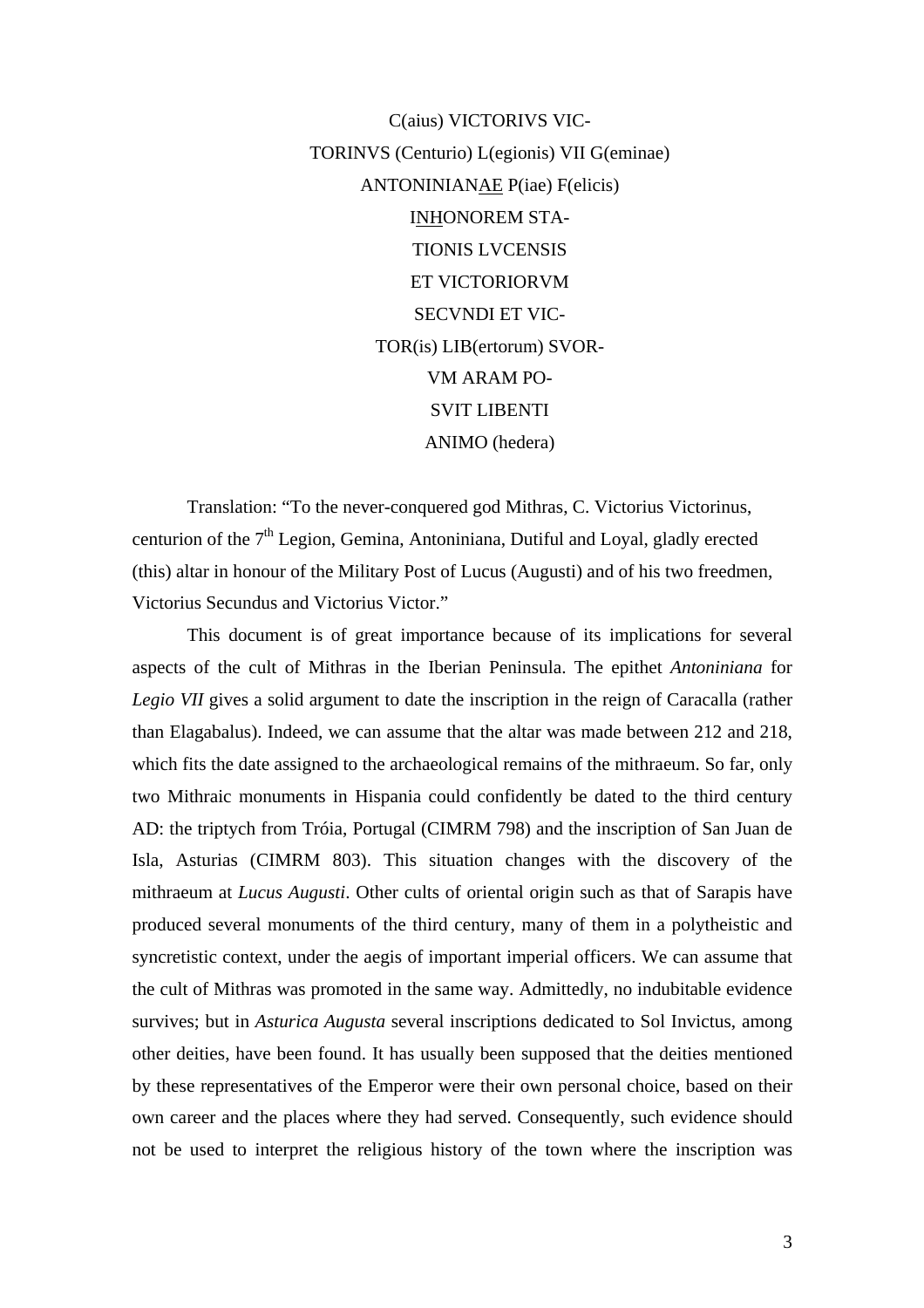discovered. The population had probably its own pantheon, with no shrines for the deities honoured by imperial officers.

The inscription of Lucus Augusti could be interpreted in this way, stressing the lack of relation between the city pantheon and Victorius Victorinus' Mithras. On the other hand, the fact that the altar was found in a mithraeum suggests some continuity between the centurion's personal belief and that of a wider social group. The implication may be that we need to be more flexible and open-minded and entertain the possibility that other officers could have expressed their devotional feelings in temples erected in the cities in which they are working for the Empire. The sanctuary of Sarapis in Panòias (Portugal) is quite suggestive here: it shows a *procurator* constructing a shrine of a foreign cult in his official post. Similarly, the Sol Invictus texts from Asturica Augusta may indicate the existence of a mithraeum there.

The inscription set up by C. Victorius Victorinus re-emphasizes a well-known feature of the cult of Mithras, its relation to the later Antonines. But its most important contribution is to draw attention to a feature of the cult in Hispania that has hitherto been largely ignored, namely the connection between the army and the spread of the cult of Mithras. In Emerita Augusta sixty years before, M. Valerius Secundus, *frumentarius* of the same legion, helped the *pater* C. Accius Hedychrus furnish the first mithraeum in the capital city of Lusitania (CIMRM 793). Perhaps he was a *centurio frumentarius*, but he does not specify his rank further, so he was presumably on detachment from the office of the provincial governor of Tarraconensis. If we are to point to a link between Victorinus in Lucus Augusti and Secundus in Emerita, it would have to be the important city of Legio VII (modern León), despite the fact that up to now no Mithraic evidence has been found there.

No other epigraphical document connetcs the army and the cult of Mithras in Hispania. That is the reason why, until now, we have assumed other motivations for the introduction and spread of the cult in the Iberian Peninsula. Even though it is half a century later, Victorinus' inscription seems to suggest a much stronger connection between Mithras and the army than has hitherto been suspected. At the same time, we must consider that it is only one document among several others in Hispania; and these seem to relate to civilians. Earlier explanations, which suggested that traders, oriental specialists and freedmen of oriental origin played an important rôle in the spread of the cult in Hispania, may not necessarily be wrong.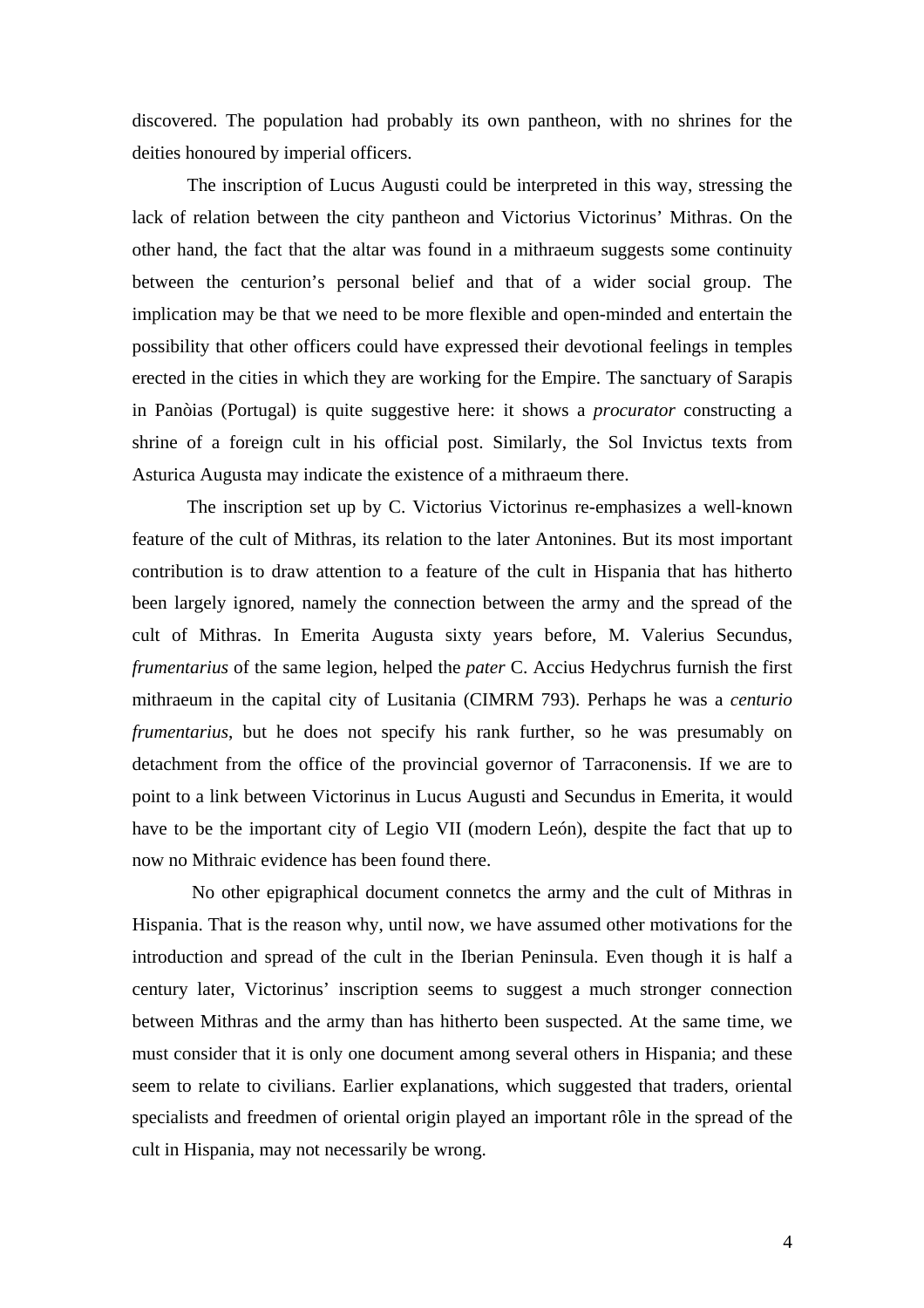The mithraeum was erected inside the city walls, near the gate called Puerta de Santiago, a logical position to locate a *statio.* Indeed, we might consider this mithraeum as a shrine used exclusively by the military members of the *statio*, as part of the buildings belonging to the military post, or as part of the personal residence of the *statio*  commander, the centurion C. Victorius Victorinus. So far as is known, this *statio* was the only military post in *Lucus Augusti*, so that its functions were of many kinds, not only or not primarily related to the *fiscus*. This inscription is in fact the very first evidence of a military *statio* in Lucus Augusti. On present evidence, then, the inference is likely to be that C. Victorius Victorinus himself introduced the cult of Mithras to Lucus.

However, the structures excavated do not belong to a military post, the *statio*, but to a private *domus*. It is possible that the post was located nearby, but the *domus* is wealthy enough (size, two floors, wall-paintings etc.) to have been the residence of the centurion. In that case, the mithraeum would not have been the religious centre of the Mithraists of the *statio*, but the personal shrine of its commander; that assumption would convincingly explain why he mentions his freedmen in his votive inscription. Its location inside the *domus* suggests the possible existence of other mithraea in Lucus Augusti. However, when the domus was largely destroyed around AD 260, the mithraeum continued to be used, independent of the rest of the building: at any rate by that time, the worshippers of the mithraeum were no longer part of the immediate *familia* of Victorinus (and his successors). Future excavations will perhaps contribute to solve these questions.

C. Victorius Victorinus has the same *nomen* and *cognomen* as a *beneficiarius consularis* in *Praetorium Latobicum* (now Trebnje, Slovenia), *Pannonia Superior*, who dedicated a votive altar to Jupiter (*AE* 1944, 134; *AE* 1976, 537; *ILJug* 331; *AE* 1948, p. 91 ff. n. 233), but their their *praenomina* are different:

Tertullo et Clemente co(n)s(ulibus) // I(oui) O(ptimo)  $M(aximo)$  / pro sal(ute) / Aug(usti) / M(arcus) Vict[o]/rius Vi/ctori/nus b(ene)f(iciarius) co(n)s(ularis) // u(otum) s(oluit).

We do not know the relationship, if there is any, between these two persons. Gaius' devotion to Mithras may have been due to a connection with Pannonia; but it is more probable, we think, that it is due to his membership of the *Legio VII*. Two of the rather small number of Mithraic inscriptions from Hispania now point to this legion, in which the cult must have played an important role. That suggests that we can expect further